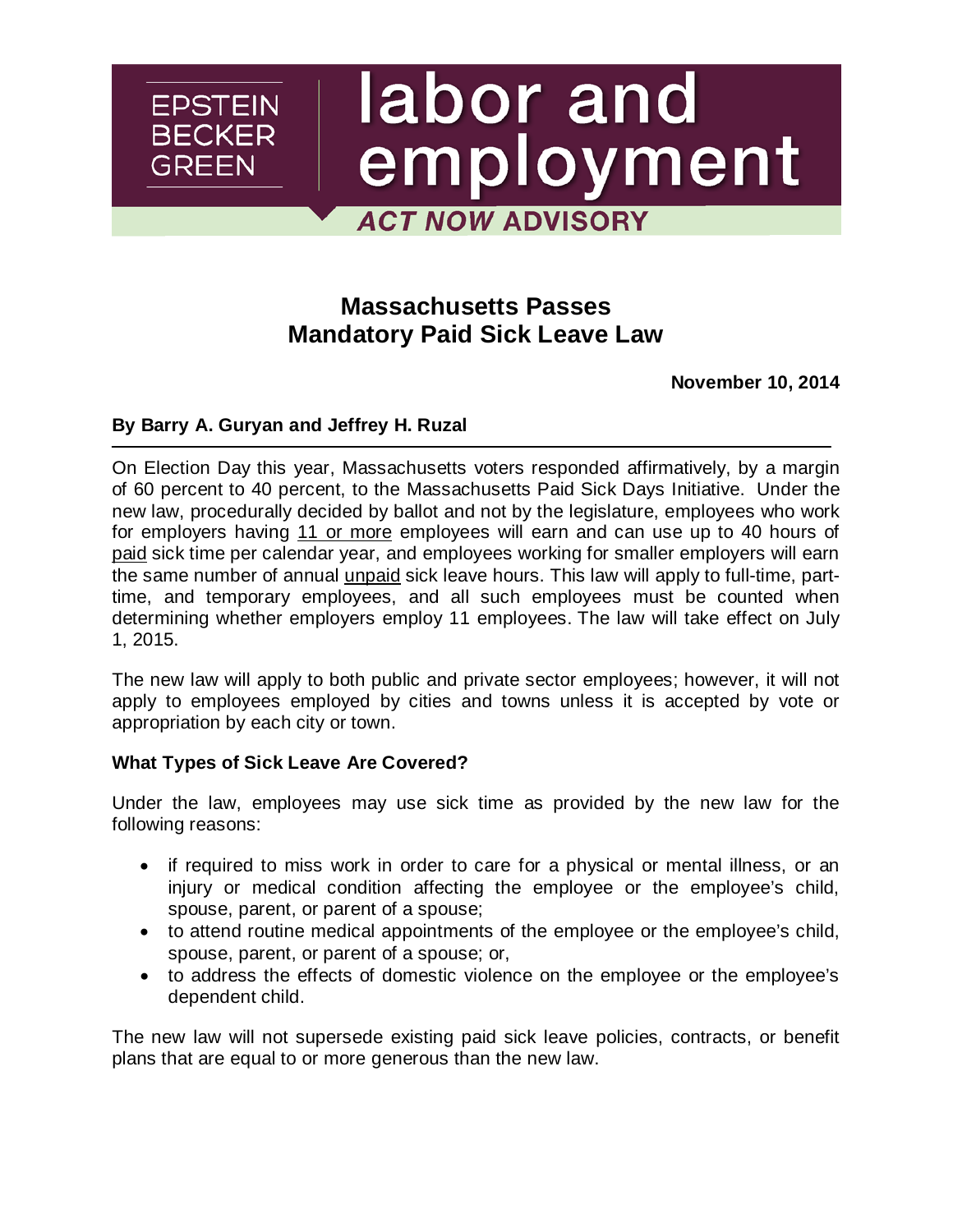#### **Will Employees Need to Provide Certification from a Doctor That They Are Sick?**

Employers will be permitted to require from their employees certification from a health care provider of the need for sick time if they are absent more than 24 consecutively scheduled work hours; however, employers cannot prohibit employees from taking sick time prior to receiving certification. Furthermore, the employer may not require that the certification explain the nature of the illness. If the sick leave is [taken to address the](http://www.ebglaw.com/publications/massachusetts-now-requires-employers-to-provide-domestic-violence-leave/)  [effects of domestic violence,](http://www.ebglaw.com/publications/massachusetts-now-requires-employers-to-provide-domestic-violence-leave/) documentation demonstrating the existence of domestic violence must be deemed as acceptable certification.

#### **How Does Sick Leave Time Accrue and When Can Employees Start Using It?**

When the new law takes effect, employees will earn one hour of sick time for every 30 hours worked, and will begin accruing those hours on the date of hire, or on July 1, 2015, whichever is later. However, employees will not be able to begin using earned sick time until the ninetieth day after hire. With respect to employees eligible for paid sick leave (i.e., those employed by employers employing 11 or more employees), the sick time will be compensated at the same hourly wage rate earned by employees. Unlike earned benefits, such as vacation leave, employers will not have to pay employees for unused sick time at the end of their employment.

In addition, employees may carry-over up to 40 hours of unused sick time to the next calendar year, but they may not use more than 40 hours per calendar year. The law also provides that if an employee is out of work for a reason consistent with the sick leave qualifications and agrees with his or her employer to make up those missed hours of work in the future, the employee does not have to use his or her earned sick leave for those missed hours of work. Earned sick time must be used in the smaller of hourly increments or the smallest increment that the employer's payroll system uses to account for absences or use of other time.

### **Are There Notice or Recordkeeping Requirements?**

Multilingual notice of the new law will be prepared by the Attorney General. Employers will be required to post it conspicuously in the workplace and provide it to employees. The notice is not yet available.

The notice must include:

- information describing the rights to earned sick time;
- information about notices, documentation, and any other requirements placed on employees in order to exercise their rights to earned sick time;
- information describing the protections that an employee has in exercising rights;
- the name, address, telephone number, and website of the Attorney General's office where questions about the law can be answered; and
- information about filing an action under the act.

There are currently no recordkeeping requirements under the new law.